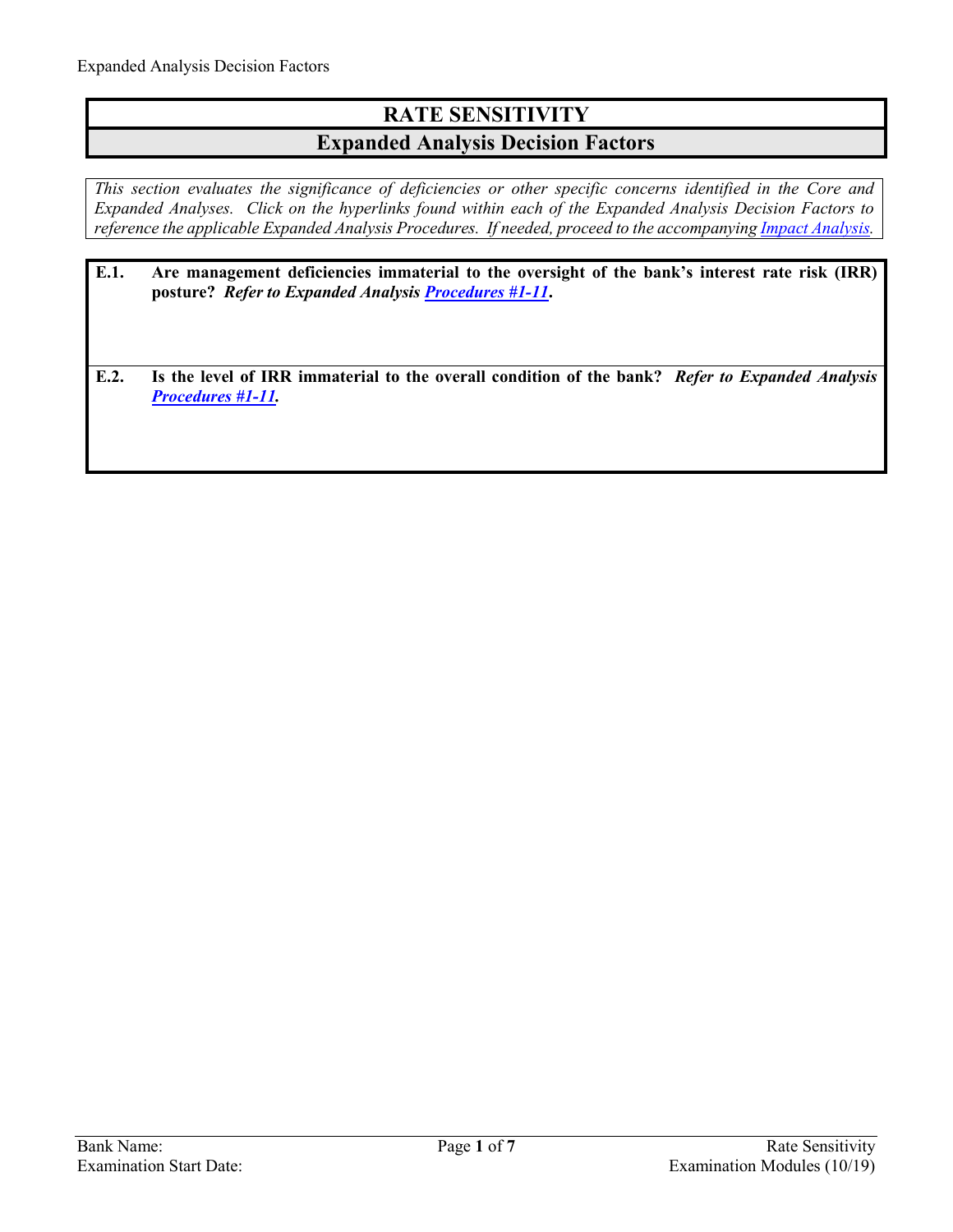# **RATE SENSITIVITY**

### **Expanded Analysis Procedures**

*Generally, procedures used in the Expanded Analysis should target concerns identified in the Core Analysis and Decision Factors. The flexible procedures specified for the Core Analysis also apply to the Expanded Analysis. The procedures in the Expanded Analysis section focus on identifying risk exposures, verifying significant risks, and determining the capabilities and reliabilities of the internal measurement systems.*

#### <span id="page-1-0"></span>**IRR Profile and Exposure Considerations**

- **1. Identify significant factors that contribute to IRR exposures and the bank's risk profile. Consider information from:**
	- **Supervisory IRR monitoring reports (FDIC: IRRSA),**
	- **Balance sheet and account data,**
	- **Internal IRR reports,**
	- **Strategic and business plans,**
	- **Product pricing guidelines,**
	- **Hedging or derivative activity, and**
	- **Other examination findings.**

#### **2. Identify factors that contribute to elevated risk exposures. Consider the following:**

- **Long-term, fixed-rate assets;**
- **Variable rate loans or securities with extended repricing intervals (more than two years);**
- **Investment securities and associated unrealized gains and losses;**
- **Trading portfolio activities;**
- **Other funding sources;**
- **Nonmaturity deposits;**
- **Option risk (stemming from callable bonds, mortgage-backed securities, structured notes, mortgage loans, nonmaturity deposits, complex wholesale borrowings, or derivatives);**
- **Off-balance sheet derivatives (interest rate swaps, futures, forwards, or options);**
- **Other basis and yield curve risks in on- and off-balance sheet products;**
- **Mortgage banking activities (including mortgage servicing assets);**
- **Fee income levels; and**
- **Product pricing strategies.**

**3. Assess price risks that could arise from changing market interest rates. Consider the following:**

- **Security valuations and potential changes to accumulated other comprehensive income,**
- **Gains and losses on the sale of mortgage loans and the possible effect on other income, and**
- **Mortgage servicing asset valuations and the potential effect on earnings and capital.**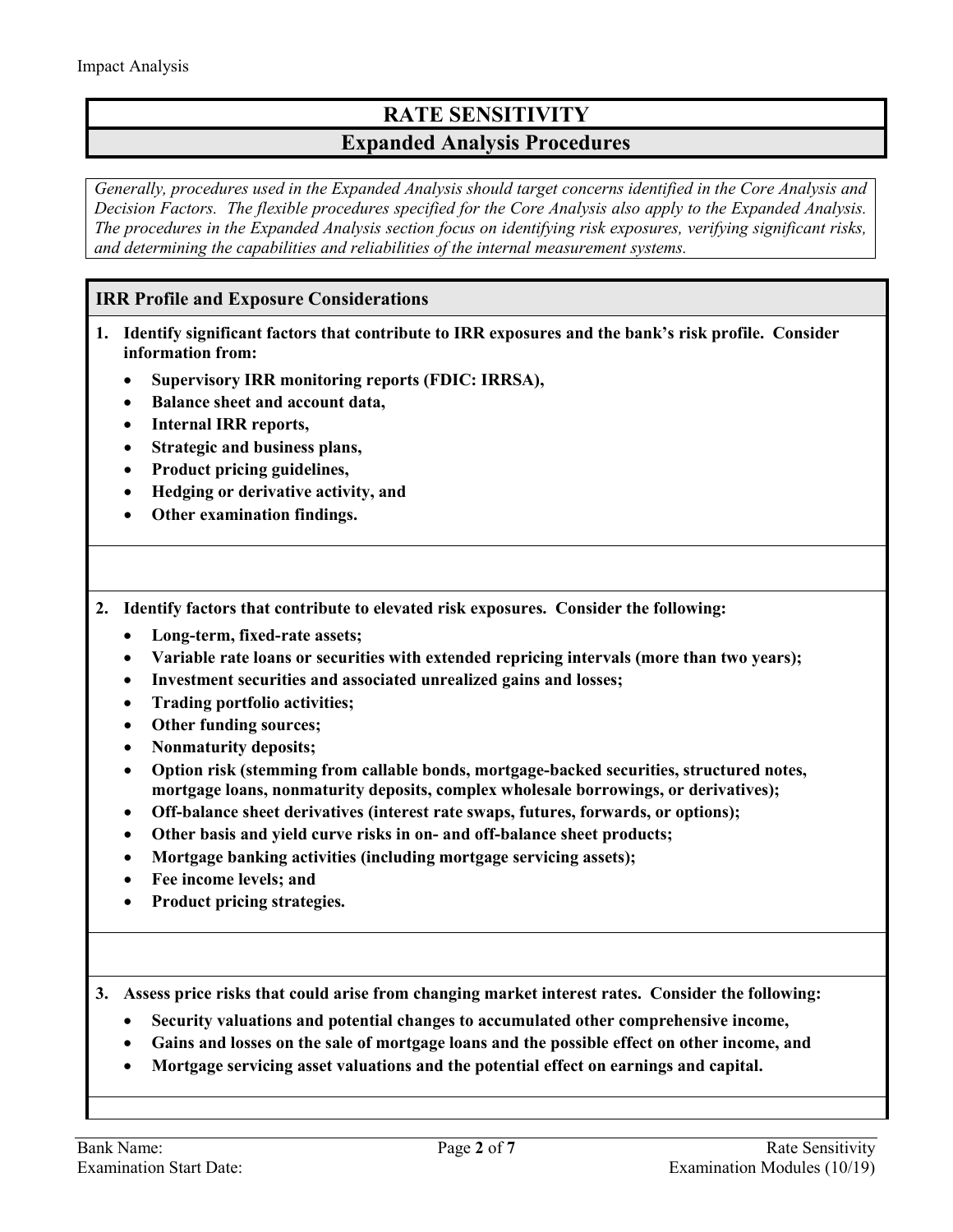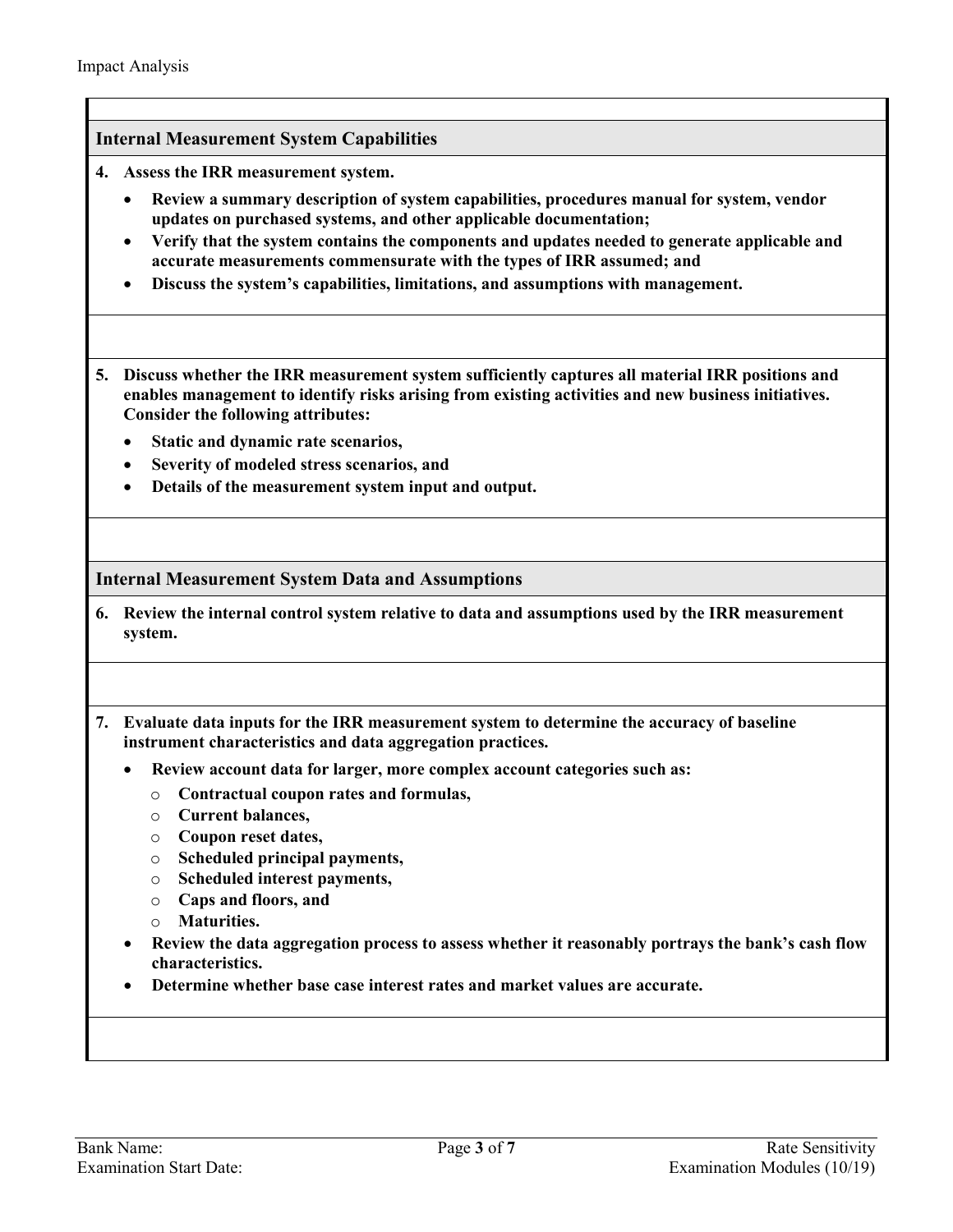- **8. Review information regarding all key assumptions including supporting documentation, board and committee minutes, vendor or consultant reports, and independent reviews of the IRR program. Determine whether:** 
	- **Interest rate forecasts are consistent with other forecasts used throughout the bank's planning processes and include increasing and decreasing rate environments, [1](#page-3-0)**
	- **Driver rates are supported and accurately applied,**
	- **Reinvestment rates are reasonable and consistent with other bank forecasts,**
	- **Nonmaturity deposit sensitivity factors (betas) are adequately supported with documented analysis,[2](#page-3-1)**
	- **Prepayment forecasts reasonably estimate unscheduled principal cash flows from amortizing instruments, and**
	- **Growth estimates reflect the strategic goals and forecasts used in the strategic planning process.**

**Internal Measurement System Results and Validation**

- **9. Determine whether system reports are timely and identify:** 
	- **Material risk exposures and sources,**
	- **IRR levels expressed in measures that correspond to the board's risk limits,**
	- **Trends in IRR exposure, and**
	- **Deviations from policy risk limits.**

**10. Review the results of the IRR measurement system for the current period and a sample of prior periods. Pay particular attention to results that:** 

- **Indicate risk exposures exceed board established risk limits;**
- **Demonstrate increasing risk trends, or rapid growth in risk exposure;**
- **Illustrate risks different from those identified by historical financial analysis; and**
- **Suggest that the system contains obvious flaws or deficiencies.**

**11. Review internal control procedures to determine whether the IRR measurement system's prior forecasts reasonably estimated actual performance by comparing:** 

- **Past system results to actual results (i.e., back testing);**
- **Market value assumptions to observable market prices; and**
- **The bank's measurement system results to the independent reviewers' or internal or external auditors' measurement systems results (i.e., challenger-model or parallel-model runs).**

<span id="page-3-1"></span>**<sup>2</sup> IRRSA provides historical nonmaturity deposit analysis measures for examiner review.**

 $\overline{a}$ 

<span id="page-3-0"></span>**<sup>1</sup> Satisfactory forecasts generally provide useful results that consider potential interest rate shocks, yield curve risks, and basis risk.**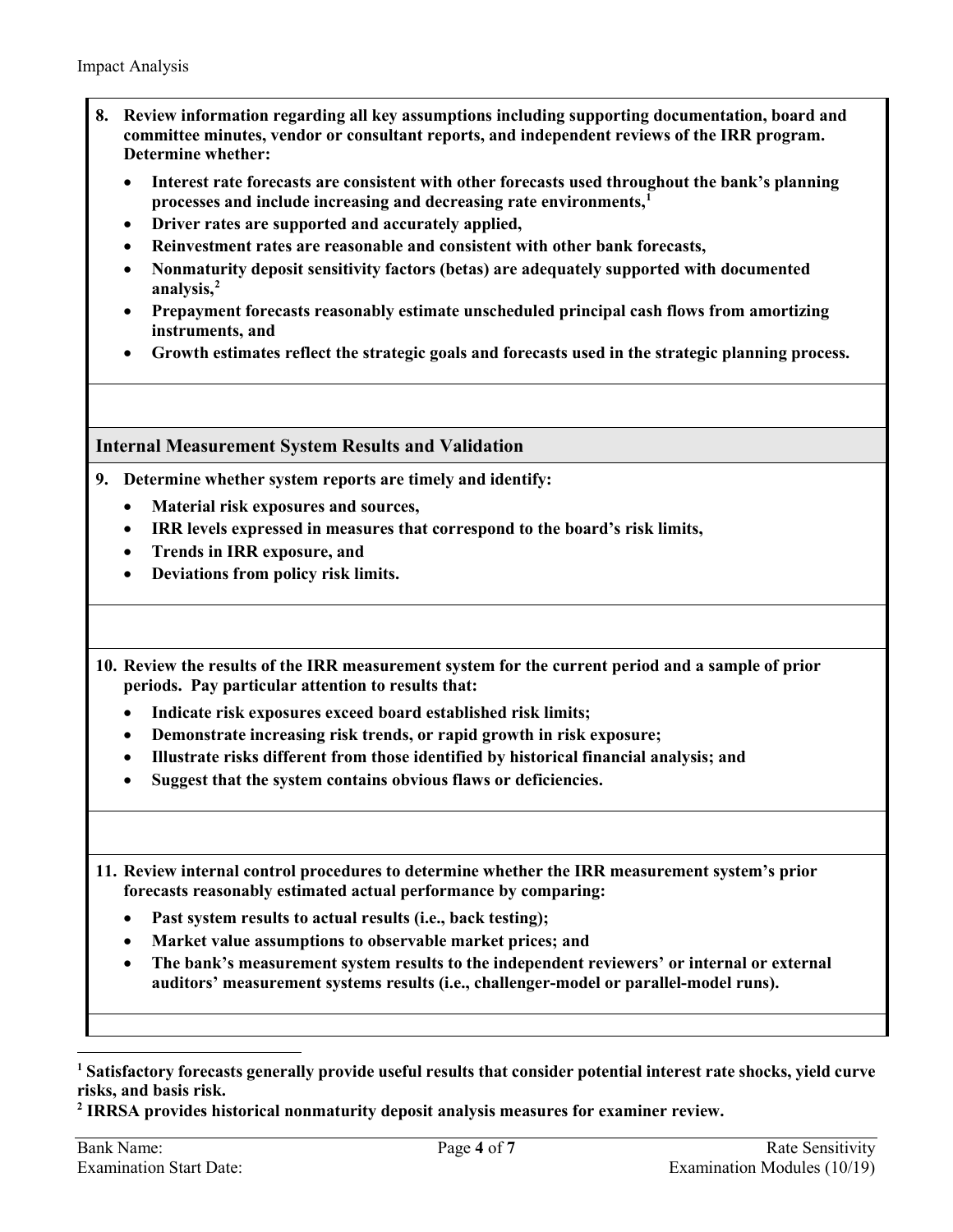**End of Expanded Analysis. If needed, Continue to [Impact Analysis.](#page-5-0)**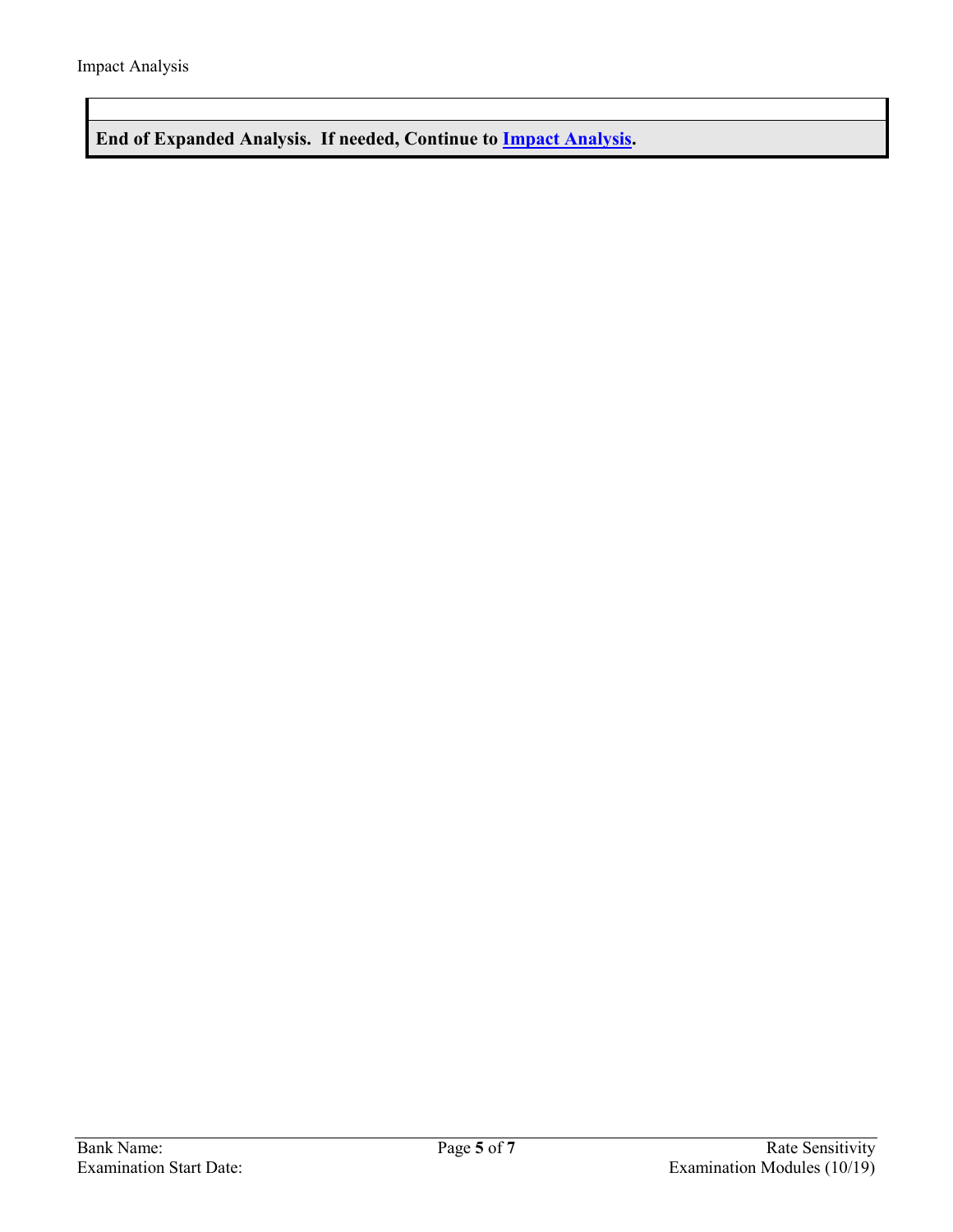## **RATE SENSITIVITY Impact Analysis Procedures**

*Impact Analysis reviews the impact that deficiencies identified in the Core and Expanded Analysis and Decision Factors have on the bank's overall condition, and directs the examiner to consider possible supervisory options.*

<span id="page-5-0"></span>**Impact Analysis Procedures**

**1. Determine the effect of IRR levels and risk management deficiencies on earnings, liquidity, capital, and sensitivity to market risk, and assess the future impact if the deficiencies continue.**

**2. Document deficiencies of the internal measurement system, such as design flaws, quantitative errors, data inaccuracies, unreasonable or unsupported assumptions, and reporting weaknesses. Attempt to resolve deficiencies with management during the examination.**

**3. Discuss IRR deficiencies with management, and assess management's plans to address deficiencies in IRR exposure, risk management, internal control, and independent review.**

**4. Determine whether the severity of weaknesses warrant citing nonconformance with the** *Interagency Guidelines Establishing Standards for Safety and Soundness[3](#page-5-1)* **in the ROE.**

**5. Consider recommending an accelerated IRR limited scope review if management's efforts to rectify deficiencies should be verified before the next regular safety and soundness examination.**

**6. Determine the need for administrative and enforcement actions, formulate specific recommendations, and advise the appropriate supervisors on the nature of the concerns. Identify specific recommended provisions for potential actions.** 

**7. If appropriate and after obtaining appropriate supervisory approval, discuss the possibility of administrative and enforcement actions with executive management and the board of directors.**

<span id="page-5-1"></span> $\overline{a}$ **<sup>3</sup> Refer to 12 CFR Part 364, Appendix A (FDIC) or 12 CFR Part 208, Appendix D-1 (FRB).**